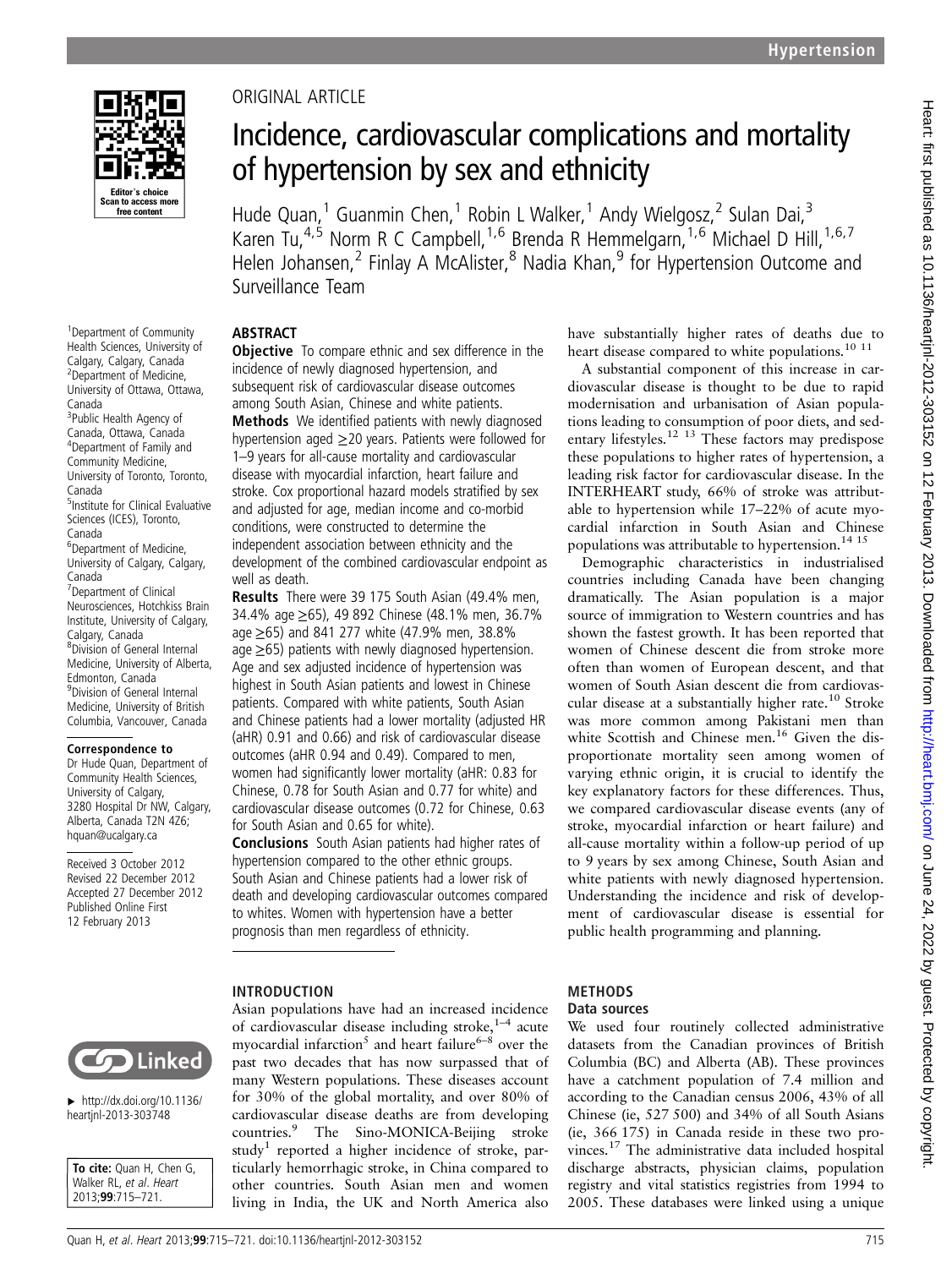personal identifier (ie, personal health number) or personal information.18

Hospital discharge abstracts include all inpatient services for all provincial residents and contain primary and secondary discharge diagnosis codes of the International Classification of Diseases, 9th revision (ICD-9) and 10th revision (ICD-10), with up to 25 diagnosis fields per individual admission. Physicians submit claims for their services, which contain at least one ICD-9 diagnosis. Thus, physician claims files contain clinical information for nearly all patients who are covered by the provincial insurance programme regardless of services location (including emergency department, hospital and outpatient clinic) and physician specialty. In the universal health care programme, virtually all residents from provinces are registered with provincial insurance programmes. The provincial health care insurance registries contain information such as surname, age, sex and postal code for residents of the province. Population counts from provincial registries correspond to census population estimates but unlike census data, also provide actual counts in inter-censal years.<sup>19</sup> Vital statistics registries are updated regularly and include date of death.

## Study population: newly diagnosed hypertensive patients

Hypertension cases were identified using a validated case definition for Canadian hospital discharge and physician claims administrative databases (sensitivity 75%, specificity 94%, positive predictive value 81%, negative predictive value  $92\%$ ).<sup>20</sup> This definition had a similar validity across sex, age groups and rural/urban residential areas. We excluded patients who were non-AB or non-BC residents, were less than 20 years of age or had gestational hypertension (which was identified with ICD coding for an obstetrical event within 5 months of hypertension diagnosis).

To determine incident hypertension cases, we assigned the first date of physician visit or hospitalisation with hypertension diagnosis code as the index date for all hypertensive patients in the period 1993–2007, using a 3-year washout period to determine incident status to minimise misclassifying prevalent cases as incident. About 80% of ethnic populations saw physicians at least once a year in Canada.<sup>21</sup> Three year-washout through physician claims and inpatient data could exclude most of the patients with the condition. Thus, incident cases are determined for each year in the period 1997–2005. To avoid falsely attributing an incident case of hypertension diagnosis to newly-arrived immigrants, we only included those cases with a valid provincial healthcare insurance registration for at least 3 years prior to their hypertension diagnosis.

## **Outcomes**

We defined outcomes in the period 1997–2006, with at least 1 year and up to 9 years' follow-up. Time to death after hypertension diagnosis was assessed from vital statistics data. Development of cardiovascular events was defined as occurrence of hospitalisation for myocardial infarction, heart failure or stroke, using hospital discharge abstracts and validated ICD coding algorithms. $22-24$  For analysis of cardiovascular endpoints, we excluded patients with a diagnosis of these outcomes within at least 3 years prior to hypertension diagnosis, and any patients with co-morbidity claims for ischaemic heart disease, cerebrovascular disease, heart failure or previous myocardial infarction at least 3 years prior to hypertension diagnosis were excluded. Patients were censored if they moved out of province, reached the end of the observation period or died.

## Ethnic group and potential confounding:

Self-reported ethnicity is not documented in administrative data in Canada. Therefore we used a validated unique surname analysis to categorise patients as South Asian (from Pakistan, India or Bangladesh) or Chinese (ancestry from China, Taiwan or Hong Kong). Patient surnames, recorded in provincial registries, were merged with Quan's Chinese name  $\text{list}^{25}$  and the Nam Pehchan computer program to define Chinese and South Asian ethnicity. Compared to self- report, the sensitivity for Quan's surname algorithm was 78%, specificity was 99.7% and the

| <b>Table 1</b> Baseline characteristics by ethnicity among patients with |
|--------------------------------------------------------------------------|
| newly diagnosed hypertension                                             |

|                                   | <b>Chinese</b> |      | <b>South Asian</b> |      | White  |       |         |
|-----------------------------------|----------------|------|--------------------|------|--------|-------|---------|
| <b>Variables</b>                  | N              | %    | N                  | $\%$ | N      | %     | p Value |
| <b>Total</b>                      | 49892          | 100  | 39175              | 100  | 841277 | 100.0 |         |
| Men                               | 23978          | 48.1 | 19342              | 49.4 | 403256 | 47.9  | < 0.01  |
| Age                               |                |      |                    |      |        |       |         |
| $20 - 49$                         | 14065          | 28.2 | 11381              | 29.1 | 219811 | 26.1  | < 0.01  |
| $50 - 64$                         | 17482          | 35.1 | 14318              | 36.5 | 295583 | 35.1  |         |
| $65 - 74$                         | 11742          | 23.5 | 7930               | 20.2 | 178157 | 21.2  |         |
| >75                               | 6603           | 13.2 | 5546               | 14.2 | 147726 | 17.6  |         |
| Income quintile                   |                |      |                    |      |        |       |         |
| 1 (lowest)                        | 12068          | 24.2 | 7002               | 17.9 | 173805 | 20.7  | < 0.01  |
| $\overline{2}$                    | 11338          | 22.7 | 7022               | 17.9 | 163784 | 19.5  |         |
| 3                                 | 8534           | 17.1 | 7778               | 19.9 | 161117 | 19.2  |         |
| 4                                 | 7841           | 15.7 | 8156               | 20.8 | 154202 | 18.3  |         |
| 5 (highest)                       | 8901           | 17.8 | 6762               | 17.3 | 139315 | 16.6  |         |
| <b>Missing</b>                    | 1210           | 2.4  | 2455               | 6.3  | 49054  | 5.8   |         |
| Region of residence               |                |      |                    |      |        |       |         |
| Rural                             | 863            | 1.7  | 4409               | 11.3 | 147626 | 17.5  | < 0.01  |
| Urban                             | 48647          | 97.5 | 34509              | 88.1 | 685396 | 81.5  |         |
| <b>Missing</b>                    | 382            | 0.8  | 257                | 0.6  | 8255   | 1.0   |         |
| Charlson co-morbidities           |                |      |                    |      |        |       |         |
| Renal disease                     | 880            | 1.8  | 668                | 1.7  | 15506  | 1.8   | >0.05   |
| Peripheral                        | 936            | 1.9  | 1016               | 2.6  | 29400  | 3.5   | < 0.01  |
| vascular disease                  |                |      |                    |      |        |       |         |
| <b>Diabetes</b>                   | 2188           | 4.4  | 2158               | 5.5  | 47622  | 5.7   | < 0.01  |
| Cancer                            | 1958           | 3.9  | 2229               | 5.7  | 58083  | 6.9   | < 0.01  |
| Chronic                           | 5637           | 11.3 | 5631               | 14.4 | 136606 | 16.2  | < 0.01  |
| pulmonary<br>disease              |                |      |                    |      |        |       |         |
| Liver disease                     | 804            | 1.6  | 360                | 0.9  | 8376   | 1.0   | < 0.01  |
| <b>HIV</b>                        | 18             | 0.04 | 34                 | 0.09 | 635    | 0.08  | < 0.01  |
| Rheumatic                         | 364            | 0.7  | 406                | 1.0  | 10712  | 1.3   | < 0.01  |
| disease                           |                |      |                    |      |        |       |         |
| Dementia                          | 335            | 0.7  | 456                | 1.2  | 14147  | 1.7   | < 0.01  |
| Peptic ulcer                      | 1694           | 3.4  | 1396               | 3.6  | 22274  | 2.5   | < 0.01  |
| disease                           |                |      |                    |      |        |       |         |
| Myocardial<br>infarction          | 884            | 1.8  | 1942               | 5.0  | 46954  | 5.6   | < 0.01  |
| Cerebrovascular<br>disease        | 1708           | 3.4  | 1826               | 4.7  | 47675  | 5.7   | < 0.01  |
| Congestive<br>heart failure       | 1370           | 2.7  | 2009               | 5.1  | 52488  | 6.2   | < 0.01  |
| Paraplegia and<br>hemiplegia      | 463            | 0.9  | 305                | 0.8  | 7878   | 0.9   | >0.05   |
| Number of Charlson co-morbidities |                |      |                    |      |        |       |         |
| 0                                 | 36215          | 72.6 | 25828              | 65.9 | 530360 | 63.0  | < 0.01  |
| 1                                 | 12436          | 24.9 | 11656              | 29.8 | 264877 | 31.5  |         |
| $\geq$ 2                          | 1241           | 2.5  | 1691               | 4.3  | 46040  | 5.5   |         |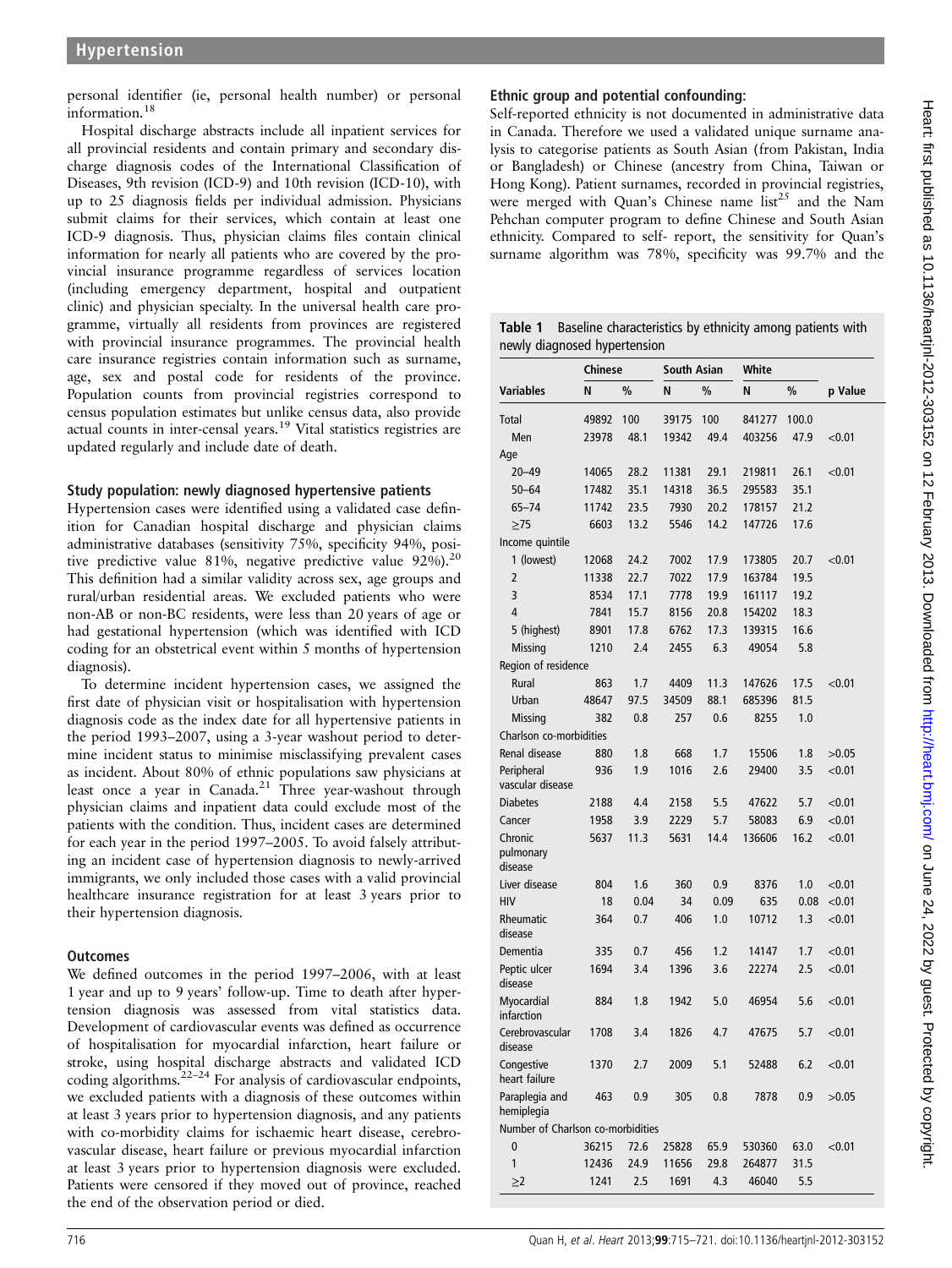positive predictive value was 81%. Validation studies for the Nam Pehchan surname algorithm report a sensitivity of 90–94%, specificity of 99.4% and positive predictive value of  $63-96\%$ .<sup>26° 27</sup> All remaining patients are referred to as white patients given that less than 7% of this group includes other non-South Asian, non-Chinese minority persons according to the 2001 census information.<sup>17</sup>

To control for severity of illness at time of diagnosis of hypertension, we measured clinical variables from Charlson co-morbidities<sup>28</sup> <sup>29</sup> (ie, peripheral arterial disease, cancer, dementia, chronic pulmonary disease, diabetes, connective tissue disease–rheumatic disease, peptic ulcer disease, mild liver disease, paraplegia and hemiplegia, moderate or severe liver disease, metastatic carcinoma and AIDS/HIV). Socioeconomic status was assessed using area level median income derived from the Canadian census 2001 socioeconomic file after patients' postal codes are converted into census enumeration area using the Statistics Canada postal code conversion file (2001). Median income data was missing in 2.4% of Chinese, 6.3% of South Asian and 5.8% of white patients. A missing value was assigned to these cases and retained in all models.

## Statistical analysis

Incidence rates of diagnosed hypertension per 1000 population in Alberta were calculated using new cases for a given year divided by the aggregated population counts based on registry data for the corresponding ethnic group. Incidence rates were directly standardised to the 2001 Canadian census age and sex data. Cox proportional hazards models adjusted for age, rural versus urban, area level income quintile and Charlson co-morbid conditions were constructed to determine the association between the endpoints and ethnicity. Then ethnicity and sex interaction was analysed in the Cox models; proportionality assumptions for Cox models were met. All analyses were conducted using SAS V.9.2. This study was approved by the local ethics boards.

#### RESULTS

This study included 49 892 (5.4%) Chinese, 39 175 (4.2%) South Asian and 841 277 (90.4%) white patients with newly diagnosed hypertension (table 1). At time of diagnosis, Chinese and South Asian patients were younger than white patients and had fewer co-morbid conditions compared to white patients. For example, the lower diabetes prevalence of 4.4% for Chinese

**Figure 1** Hypertension incidence among population 20 years and older. (A) For total: age and sex adjusted incidence (1/1000). (B) For men: age adjusted incidence (1/1000). (C) For women: age adjusted incidence (1/1000). This figure is only reproduced in colour in the online version.

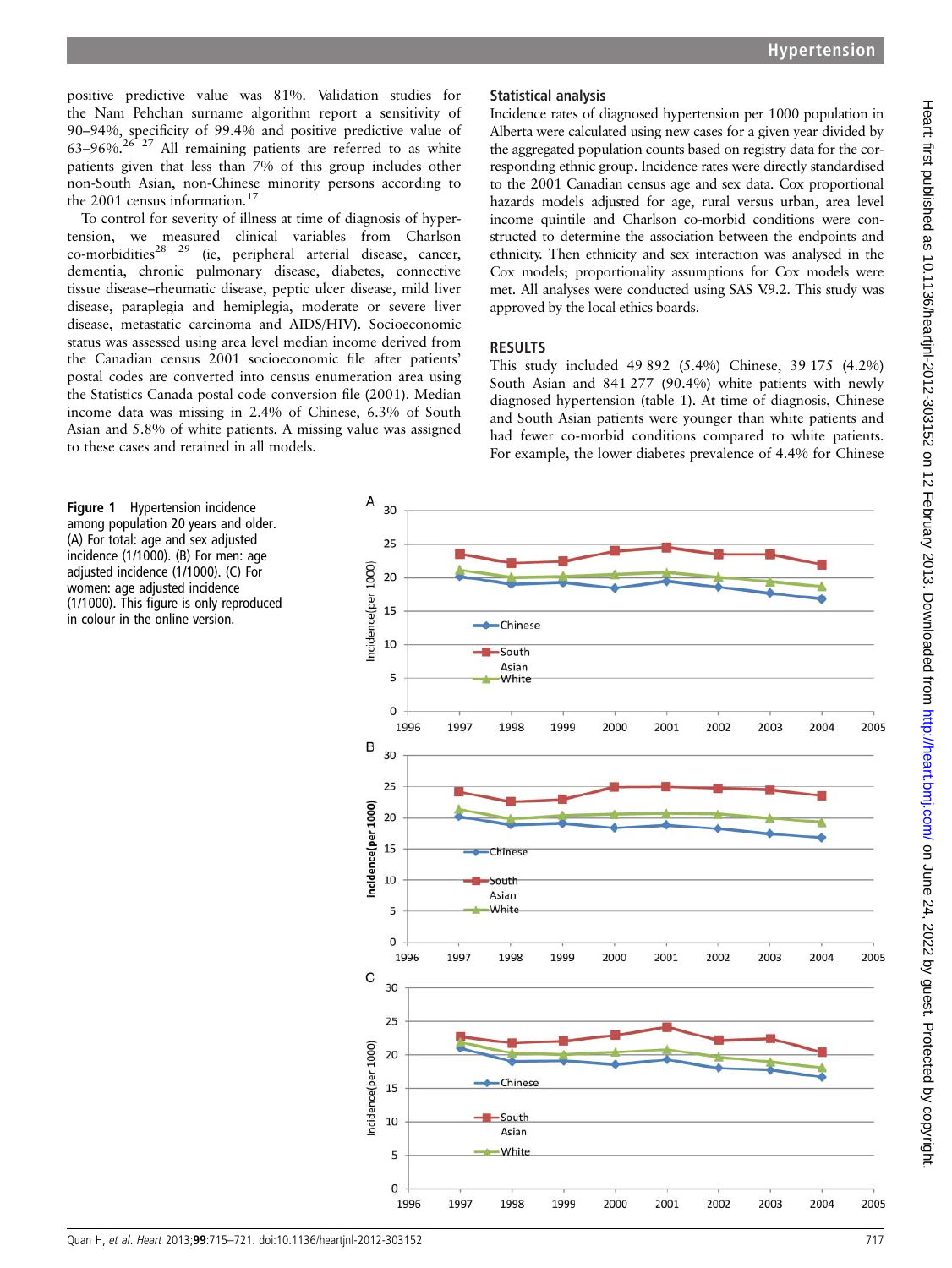and 5.5% for South Asians than the 5.7% for whites was related to the difference in age composition. More Chinese than South Asian and white patients resided in low-income neighbourhoods, and a minority (less than 12%) of Chinese and South Asian patients resided in rural areas. The age–sex adjusted incidence of hypertension ranged from 16/1000 to 25/1000 in the study years (figure 1) and was the highest for South Asian and the lowest for Chinese patients.

The combined cardiovascular endpoint was most common in white patients. Chinese patients had fewer hospitalisations for myocardial infarction, heart failure and stroke (table 2) than both South Asians and white patients.

After adjustment for age, sex and other potential confounding (table 3), Chinese and South Asian patients had a significantly lower risk of death, combined cardiovascular complications and hospitalisation for myocardial infarction, heart failure and stroke. Chinese and South Asian men and women were less likely to die or be hospitalised for the combined cardiovascular endpoints compared to their white counterparts. However, South Asian men were as likely as white men to have myocardial infarction (adjusted HR (aHR): 0.95, 95% CI 0.89 to 1.01). Heart failure incidence was similar between South Asian and white women (aHR: 1.02, 95% CI 0.91 to 1.15). Women had significantly fewer cardiovascular events and lower mortality than men across the three ethnic populations.

#### **DISCUSSION**

Using a large population cohort we found that the incidence of diagnosed hypertension was highest among South Asian, compared with Chinese and white patients. Chinese and South Asian hypertensive patients, however, had significantly lower mortality and cardiovascular disease rates compared to white hypertensive patients. Women with hypertension had a better prognosis than men regardless of ethnicity.

The incidence of diagnosed hypertension was higher in South Asians, and lower in Chinese although ethnic populations see physicians as frequently as whites in Canada. The Canadian Community Health Survey shows that the age and sex adjusted hypertension prevalence rate of 19.2% for Chinese and 18.7% for South Asian is slightly higher than 17.1% for white patients.21 The reasons for the higher rates of hypertension in South Asians and conversely, lower rates in Chinese are unclear. Risk factors from prenatal through early and later life, and migration, health literacy and other socio-cultural factors may provide significant insight into ethnic disparities in the development of hypertension. Physical inactivity, increased body mass index and insulin resistance are likely to cause higher sympathetic activity and hypertension.<sup>30</sup> Low birth weight, which occurs in up to 20% of live births in India, $31$  is associated with a higher frequency of hypertension, $32$  and South Asian patients have a higher prevalence rates of renal disease,<sup>33</sup> which may be associated with increases in blood pressure. It is unknown whether South Asian or Chinese populations have greater salt sensitivity compared to other ethnic groups, although this is an underlying cause in black hypertensive patients.<sup>34</sup> Other factors implicated as secondary causes of hypertension, including increased alcohol intake, are lower in South Asian and Chinese persons as shown by national surveys.35 36

One of the first reports of the immigration–hypertension  $\text{link}^{37}$  showed that Punjabis living in the UK had higher blood pressures and obesity rates than their siblings in India. Increasing hypertension (and/or its risk factors) have been reported for recent versus more acculturated South Asian and Chinese immigrants from health surveys in Canada<sup>6</sup> and the USA,  $38$  and in a

|                        | Men                     |                   |                                                                                 | Women            |                          |                            | Total                                                                                     |                   |                            |
|------------------------|-------------------------|-------------------|---------------------------------------------------------------------------------|------------------|--------------------------|----------------------------|-------------------------------------------------------------------------------------------|-------------------|----------------------------|
| <b>Outcome</b>         | <b>hinese</b>           | South Asian       | <b>Mhite</b>                                                                    | Chinese          | South Asian              | White                      | Chinese                                                                                   | South Asian       | White                      |
| ll-cause mortality     |                         |                   | 12.8 (12.2 to 13.4) 20.0 (19.1 to 20.9) 26.5 (26.2 to 26.7) 12.2 (11.7 to 12.8) |                  | 18.0 (17.2 to 18.8)      |                            | $21.8(21.6 \text{ to } 22.0)$ $12.5(12.1 \text{ to } 12.9)$ $18.9(18.4 \text{ to } 19.5)$ |                   | 24.0 (23.8 to 24.1)        |
| Cardiovascular disease | $10.5$ (9.9 to $11.1$ ) | 21.0 (20.1 to 22) | 24.7 (24.5 to 25)                                                               | 8.7 (8.2 to 9.2) | 15.9 (15.1 to 16.7)      | 18.5 (18.4 to 18.7)        | $9.6$ ( $9.2$ to $10.0$ )                                                                 | 18.3 (17.7 to 19) | $21.4(21.3$ to $21.6$      |
| Myocardial infarction  | 4.3 (3.9 to 4.7)        | 9.7 (9.1 to 10.4) | (1.3 (11.2 to 11.5))                                                            | 2.3 (2 to 2.5)   | 5.6 (5.1 to 6)           | $6.4(6.3 \text{ to } 6.5)$ | 3.2 $(3 to 3.5)$                                                                          | 7.6 (7.2 to 8)    | 8.7 (8.6 to 8.8)           |
| Heart failure          | 4.0 (3.6 to 4.4)        | 8.2 (7.7 to 8.8)  | 10.4(10.3 to 10.6)                                                              | 3.8 (3.5 to 4.1) | 7.9 (7.3 to 8.5)         | $9(8.9 \text{ to } 9.1)$   | 3.9 $(3.6 \text{ to } 4.1)$                                                               | 8.1 (7.7 to 8.5)  | $9.7(9.6 \text{ to } 9.8)$ |
| Stroke                 | 4.6 (4.2 to 5)          | 6.7 (6.2 to 7.3)  | 8.3 (8.1 to 8.4)                                                                | 4.4 (4.1 to 4.8) | $6(5.5 \text{ to } 6.5)$ | $7.2(7.1 \text{ to } 7.3)$ | 4.5 (4.2 to 4.8)                                                                          | 6.4(6 to 6.7)     | 7.7 (7.6 to 7.8)           |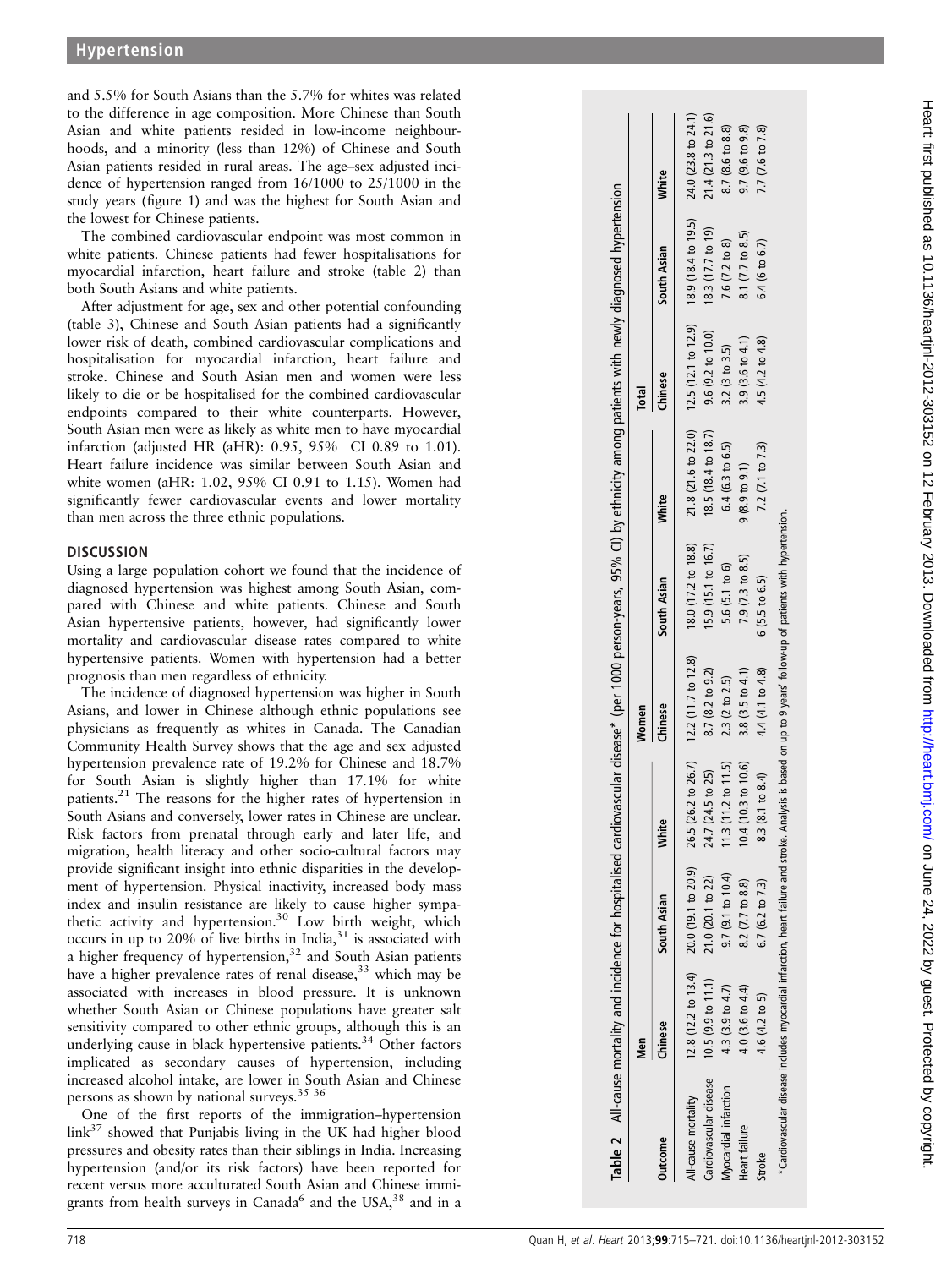Table 3 Risk adjusted HR (95% CI) for all-cause mortality and cardiovascular disease events among patients with newly diagnosed hypertension

| Variable                 | All-cause mortality   | Cardiovascular disease*                                                                     | <b>Myocardial infarction</b> | <b>Heart failure</b>  | <b>Stroke</b>         |
|--------------------------|-----------------------|---------------------------------------------------------------------------------------------|------------------------------|-----------------------|-----------------------|
| Adjusted for age and sex |                       |                                                                                             |                              |                       |                       |
| Chinese versus white     | 0.57 (0.56 to 0.59)   | 0.46 (0.44 to 0.48)                                                                         | 0.37 (0.34 to 0.4)           | 0.42 (0.39 to 0.45)   | $0.61$ (0.57 to 0.65) |
| South Asian versus white | 0.88 (0.85 to 0.91)   | 0.93 (0.89 to 0.96)                                                                         | 0.92 (0.88 to 0.97)          | 0.92 (0.87 to 0.96)   | 0.9 (0.85 to 0.95)    |
| Among men                |                       |                                                                                             |                              |                       |                       |
| Chinese versus white     | 0.52 (0.5 to 0.55)    | $0.43$ (0.41 to 0.46)                                                                       | 0.37 (0.34 to 0.41)          | $0.39$ (0.36 to 0.43) | 0.57 (0.52 to 0.62)   |
| South Asian versus white | $0.86$ (0.82 to 0.9)  | 0.93 (0.88 to 0.97)                                                                         | 0.93 (0.87 to 0.99)          | 0.89 (0.82 to 0.95)   | 0.9 (0.83 to 0.98)    |
| Among women              |                       |                                                                                             |                              |                       |                       |
| Chinese versus white     | $0.63$ (0.6 to 0.66)  | $0.5$ (0.47 to 0.53)                                                                        | 0.37 (0.33 to 0.41)          | $0.45$ (0.41 to 0.49) | $0.65$ (0.6 to 0.71)  |
| South Asian versus white | 0.9 (0.87 to 0.95)    | 0.93 (0.88 to 0.98)                                                                         | 0.91 (0.84 to 0.99)          | 0.95 (0.88 to 1.02)   | 0.89 (0.82 to 0.97)   |
| Among Chinese            |                       |                                                                                             |                              |                       |                       |
| Women versus men         | 0.77 (0.73 to 0.83)   | $0.7$ (0.64 to 0.76)                                                                        | 0.45 (0.39 to 0.52)          | 0.78 (0.69 to 0.88)   | 0.82 (0.73 to 0.92)   |
| Among South Asian        |                       |                                                                                             |                              |                       |                       |
| Women versus men         | 0.69 (0.64 to 0.73)   | $0.61$ (0.57 to 0.66)                                                                       | 0.46 (0.42 to 0.52)          | 0.73 (0.66 to 0.81)   | $0.71$ (0.64 to 0.8)  |
| Among white              |                       |                                                                                             |                              |                       |                       |
| Women versus men         | $0.67$ (0.66 to 0.67) | $0.63$ (0.62 to 0.64)                                                                       | 0.48 (0.47 to 0.49)          | $0.7$ (0.69 to 0.72)  | 0.73 (0.71 to 0.74)   |
|                          |                       | Adjusted for age, number of co-morbiditiest, income quintile, and rural and urban residence |                              |                       |                       |
| Chinese versus white     | $0.66$ (0.64 to 0.68) | $0.49$ (0.47 to 0.51)                                                                       | 0.39 (0.36 to 0.42)          | $0.47$ (0.44 to 0.5)  | $0.66$ (0.62 to 0.70) |
| South Asian versus white | 0.91 (0.88 to 0.94)   | 0.94 (0.91 to 0.98)                                                                         | 0.94 (0.90 to 0.99)          | 0.95 (0.90 to 1.00)   | 0.92 (0.87 to 0.97)   |
| Among men                |                       |                                                                                             |                              |                       |                       |
| Chinese versus white     | $0.62$ (0.59 to 0.65) | $0.46$ (0.43 to 0.49)                                                                       | 0.39 (0.36 to 0.43)          | $0.44$ (0.41 to 0.49) | 0.62 (0.57 to 0.68)   |
| South Asian versus white | 0.89 (0.85 to 0.93)   | 0.94 (0.9 to 0.99)                                                                          | 0.95 (0.89 to 1.01)          | 0.92 (0.85 to 0.99)   | 0.92 (0.85 to 1.00)   |
| Among women              |                       |                                                                                             |                              |                       |                       |
| Chinese versus white     | 0.70 (0.67 to 0.74)   | $0.70$ (0.64 to 0.76)                                                                       | 0.71 (0.56 to 0.91)          | 0.65 (0.56 to 0.74)   | $0.74$ (0.67 to 0.81) |
| South Asian versus white | 0.93 (0.89 to 0.97)   | 0.91 (0.84 to 0.98)                                                                         | $0.69$ (0.53 to 0.89)        | 1.02 (0.91 to 1.15)   | 0.92 (0.84 to 1.00)   |
| Among Chinese            |                       |                                                                                             |                              |                       |                       |
| Women versus men         | 0.83 (0.78 to 0.89)   | 0.72 (0.66 to 0.78)                                                                         | $0.46$ (0.4 to 0.53)         | 0.83 (0.73 to 0.94)   | 0.85 (0.75 to 0.95)   |
| Among South Asian        |                       |                                                                                             |                              |                       |                       |
| Women versus men         | 0.78 (0.73 to 0.83)   | $0.63$ (0.59 to 0.68)                                                                       | 0.48 (0.43 to 0.53)          | 0.80 (0.72 to 0.88)   | 0.75 (0.67 to 0.84)   |
| Among white              |                       |                                                                                             |                              |                       |                       |
| Women versus men         | 0.77 (0.76 to 0.78)   | $0.65$ (0.64 to 0.66)                                                                       | 0.50 (0.49 to 0.51)          | 0.78 (0.76 to 0.79)   | 0.77 (0.76 to 0.79)   |

\*Cardiovascular disease includes myocardial infarction, heart failure and stroke. Analysis is based on up to 9 years' follow-up of patients with hypertension.

†The co-morbidites include: myocardial infarction, heart failure, peripheral vascular disease, cerebrovascular disease, dementia, chronic pulmonary disease, connective tissue disease–<br>rheumatic disease, peptic ulcer diseas metastatic carcinoma, AIDS/HIV. Myocardial infarction, heart failure and cerebrovascular disease were excluded when estimating the HR for outcomes of myocardial infarction, heart failure or stroke.

record-linkage study in the UK.<sup>39</sup> In Canada, as duration of residency increases, both South Asians and Chinese immigrants report increasing rates of hypertension, smoking, psychological stress (in South Asian women especially), obesity, salt consumption, and inadequate fruit and vegetable intake, and low levels of physical activity (especially among South Asians).<sup>6</sup>

Our long-term follow-up of hypertension patients illustrated that Chinese and South Asian patients have better prognosis compared to their white hypertension counterparts even after adjusting for co-morbid conditions, with the exception that South Asian men had a similar risk of myocardial infarction and South Asian women had a similar risk of heart failure relative to white patients. The underlying reason for lower mortality and cardiovascular disease in Chinese and South Asian patients relative to white patients with hypertension may be related to differences in cardiovascular risk factors and disease management. A systematic review reported lower or similar blood pressure in South Asian hypertensive patients relative to white hypertensive patients.40 Chinese patients have fewer cardiovascular disease risk factors in general. Liu et  $al^{35}$  analysed the Canadian Community Health Survey and found the prevalence of smoking was much lower among the Chinese and South Asians compared to whites. Although the Chinese are less physically active overall, they become much more physically active once they develop cardiovascular disease events. King et  $al^{41}$  found that Chinese patients with heart disease actively seek information and opinions on their disease management from multiple sources, attempt to maintain good relationships with healthcare providers, and are able to rely strongly on their family (ie, spouse and children) for transportation and language translation. These findings of better long-term prognosis in Chinese and South Asian populations is consistent with other studies examining myocardial infarction, diabetes and end-stage renal failure.<sup>5 42 43</sup> Although South Asians and Chinese are more likely to get prescriptions for evidence-based therapies following acute myocardial infarction compared with whites, they are less likely to adhere to ACE inhibitors, β-blockers and statins.<sup>44</sup> Blood pressure may be an important factor but this has not been well studied. Wood *et al*<sup>45</sup> are collecting data to show ethnic differences in frequency of blood pressure monitoring, threshold of diagnosis and treatment targets in the UK. Our study of analysing linked administrative data is limited by lacking behavioural and cardiovascular risk factors (such as immigration status, length of stay in Canada, smoking status,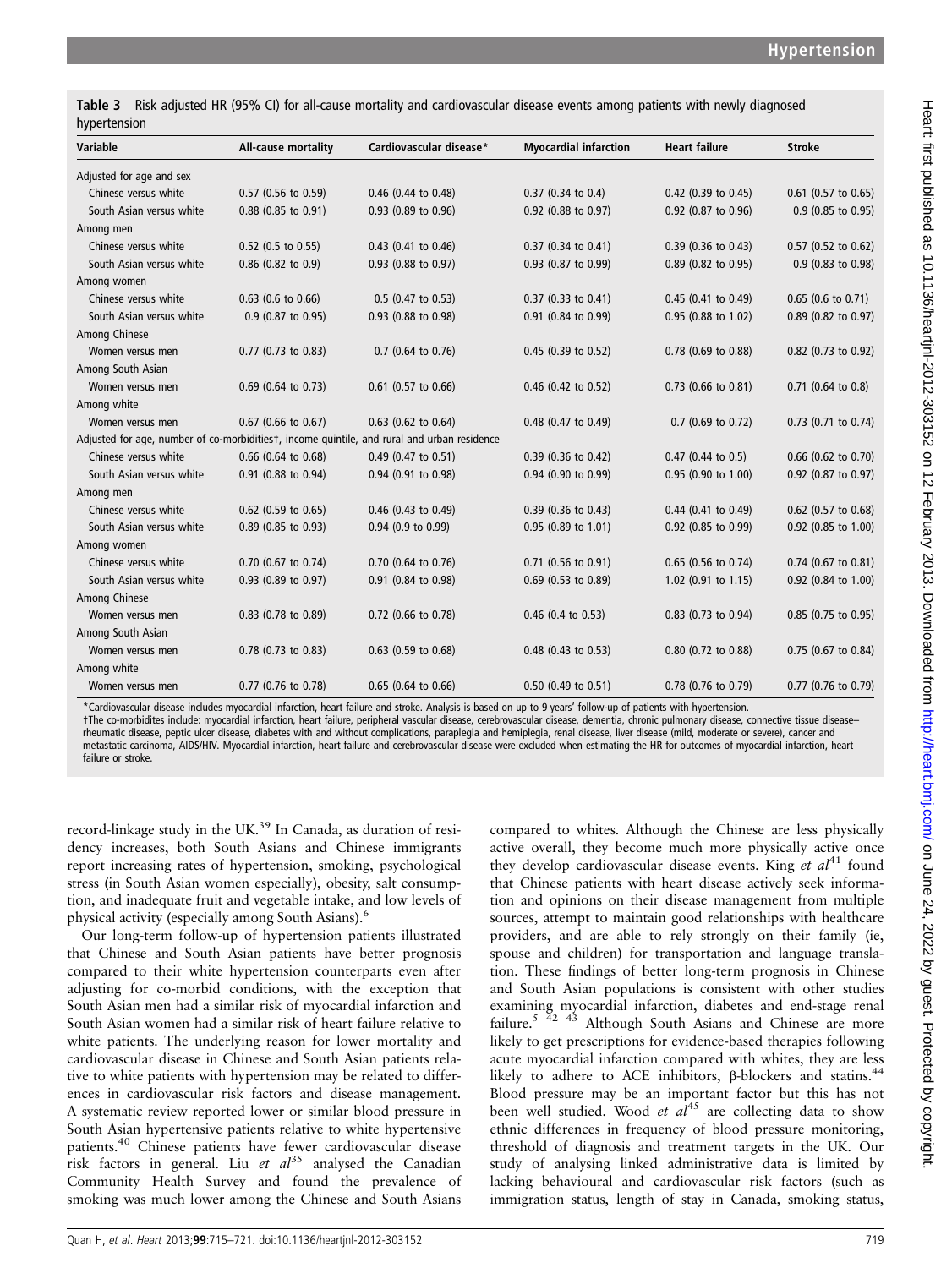physical exercise, obesity, blood pressure level and medication adherence). Thus we could not specify major contributors to ethnic variation in hypertension incidence and outcome.

Women had a much better outcome than men and the magnitude of the sex difference was also similar across the three ethnic populations with hypertension, even after adjustment for potential confounding. This finding is not unique to patients with hypertension alone. The sex difference in outcome has been repeatedly reported in cardiovascular diseases.<sup>46-48</sup> Nair  $et \text{ }al^{49}$  reported that Canadian cardiovascular diseases were consistently higher for men than for women regardless of immigration status and ethnicity. Schmaltz  $et \ a l^{50}$  reported that mortality risk was highest for men living alone and lowest for women living with others among patients with acute myocardial infarction. King *et al*<sup>51</sup> reported that sex disparity in mortality after cardiac catheterisation is dependent on time and is treatment-specific. The lower blood pressure in women than in men may contribute to the sex difference. The mechanism for the sex gap has not been revealed.

This study represents a large population-based cohort with long-term follow-up of almost 900 000 patients. However, its limitations must be noted. We used surname analysis to determine ethnicity instead of the gold standard, self report. Although the specificities are moderate, this may have underestimated differences between groups. We were unable to measure hypertension control and this may have affected prognosis between the ethnic groups. However, a previous survey in Ontario indicated that blood pressure control in South Asian and East Asian patients was similar to that in whites. $52$ Socioeconomic status was defined using medium income. The geo-code based method may not measure individual household income, particularly for ethnic populations who are more likely to reside in affluent areas compared with the general population. Outcome related factors including immigration status, length of stay in Canada, cardiovascular risk factors (such as smoking status, blood pressure and physical exercise) and medication adherence were not considered.

#### **CONCLUSION**

Although the hypertension incidence was high among South Asians, they had a lower mortality compared to whites. Chinese patients had both a lower incidence of hypertension and a lower risk of developing cardiovascular endpoints or mortality compared to whites and South Asians. Sex differences in hypertension outcome are independent of ethnicity. Future hypertension efforts should focus on prevention of hypertension in South Asian populations. More research is needed on the underlying causes for ethnic differences in prognosis in hypertension.

Funding This project was funded by the Canadian Institutes of Health Research (CIHR, #198727). The researchers had independence from the funding agency. This study is based in part on de-identified data provided by the Canadian provincial health ministries. The interpretation and conclusions contained herein are those of the researchers and do not represent the views of these provincial governments. The opinions, results and conclusions reported in this paper are those of the authors and are independent from the funding sources. Salary support for HQ, BH and FM is from Alberta Innovates-Health Solutions, KT is supported from a Fellowship in Primary Care Research by the Canadian Institute for Health Research, RW is supported by the Vanier Canada Graduate Scholarship and Alberta-Innovates-Health Solutions Graduate Scholarship. NC holds the Heart and Stroke Foundation of Canada CIHR Chair in Hypertension Prevention and Control.

Contributors HQ and NK contributed substantially to conception, design, analysis and interpretation of data; they drafted the article, and gave final approval of the version to be published. GC contributed substantially to design, analysis and interpretation of data, and gave final approval of the version to be published. RW contributed to acquisition of data, revised the article critically for important intellectual content, and gave final approval of the version to be published. AW, SD,

KT, NC, BH, MH, HJ and FM all substantially contributed to conception and design, and interpretation of data, revised the article critically for important intellectual content, and gave final approval of the version to be published. HQ is responsible for the overall content as guarantor.

#### Competing interests None.

Ethics approval Conjoint Health Research Ethics Board, University of Calgary, Alberta Canada.

Provenance and peer review Not commissioned; externally peer reviewed.

## **REFERENCES**

- Chen D, Roman GC, Wu GX, et al. Stroke in China (Sino-MONICA-Beijing study) 1984–1986. Neuroepidemiology 1992;11:15–23.
- 2 Ezzati M, Lopez AD, Rodgers A, et al. Selected major risk factors and global and regional burden of disease. Lancet 2002;360:1347–60.
- 3 Gunarathne A, Patel JV, Gammon B, et al. Ischemic stroke in South Asians: a review of the epidemiology, pathophysiology, and ethnicity-related clinical features. Stroke 2009;40:e415–23.
- 4 Wild S, McKeigue P. Cross sectional analysis of mortality by country of birth in England and Wales, 1970–92. BMJ 1997;314:705–10.
- 5 Khan NA, Grubisic M, Hemmelgarn B, et al. Outcomes after acute myocardial infarction in South Asian, Chinese, and white patients. Circulation 2010;122:1570–7.
- 6 Chiu M, Austin PC, Manuel DG, et al. Cardiovascular risk factor profiles of recent immigrants vs long-term residents of Ontario: a multi-ethnic study. Can J Cardiol 2012;28:20–6.
- 7 Gill PS, Calvert M, Davis R, et al. Prevalence of heart failure and atrial fibrillation in minority ethnic subjects: the Ethnic-Echocardiographic Heart of England Screening Study (E-ECHOES). PLoS One 2011;6:e26710.
- Blackledge HM, Newton J, Squire IB, et al. Prognosis for South Asian and white patients newly admitted to hospital with heart failure in the United Kingdom: historical cohort study. BMJ 2003;327:526-31.
- WHO, World Heart Federation, World Stroke Organization. Global atlas on cardiovascular disease prevention and control. The Atlas of Heart Disease and Stroke—World Health Organization, 2011:8–13.
- 10 Sheth T, Nair C, Nargundkar M, et al. Cardiovascular and cancer mortality among Canadians of European, south Asian and Chinese origin from 1979 to 1993: an analysis of 1.2 million deaths. CMAJ 1999;161:132–8.
- 11 Joshi R, Cardona M, Iyengar S, et al. Chronic diseases now a leading cause of death in rural India–mortality data from the Andhra Pradesh Rural Health Initiative. Int J Epidemiol 2006;35:1522–9.
- 12 Patel JV, Vyas A, Cruickshank JK, et al. Impact of migration on coronary heart disease risk factors: comparison of Gujaratis in Britain and their contemporaries in villages of origin in India. Atherosclerosis 2006;185:297–306.
- 13 Reddy KS, Yusuf S. Emerging epidemic of cardiovascular disease in developing countries. Circulation 1998;97:596–601.
- 14 Joshi P, Islam S, Pais P, et al. Risk factors for early myocardial infarction in South Asians compared with individuals in other countries. JAMA 2007;297:286–94.
- 15 Teo KK, Liu L, Chow CK, et al. Potentially modifiable risk factors associated with myocardial infarction in China: the INTERHEART China study. Heart 2009;95:1857–64.
- 16 Bhopal R, Fischbacher C, Povey C, et al. Cohort profile: Scottish health and ethnicity linkage study of 4.65 million people exploring ethnic variations in disease in Scotland. Int J Epidemiol 2011;40:1168-75.
- 17 Statistics Canada. Visible minority population by age groups. [http://www.statcan.ca/](http://www.statcan.ca/english/Pgdb/defdemo51a.htm) [english/Pgdb/defdemo51a.htm](http://www.statcan.ca/english/Pgdb/defdemo51a.htm) (accessed 15 Aug 2012).
- 18 Li B, Quan H, Fong A, et al. Assessing record linkage between health care and Vital Statistics databases using deterministic methods. BMC Health Serv Res 2006;6:48.
- 19 Jin Y, Elleho E, Sanderson M, et al. Comparison of Alberta population counts between the AHCIP Registry and the 2006 Census. Edmonton: Alberta Health and Wellness; 2009.
- 20 Quan H, Khan N, Hemmelgarn BR, et al. Validation of a case definition to define hypertension using administrative data. Hypertension 2009;54:1423–8.
- 21 Quan H, Fong A, De CC, et al. Variation in health services utilization among ethnic populations. CMAJ 2006;174:787–91.
- 22 Kokotailo RA, Hill MD. Coding of stroke and stroke risk factors using international classification of diseases, revisions 9 and 10. Stroke 2005;36:1776–81.
- 23 Metcalfe A, Neudam A, Forde S, et al. Case definitions for acute myocardial infarction in administrative databases and their impact on in-hospital mortality rates. Health Serv Res 2013;48:290–318.
- 24 Quach S, Blair C, Quan H. Administrative data has high variation in validity for recording heart failure. Can J Cardiol 2010;28:306–12.
- 25 Quan H, Wang F, Schopflocher D, et al. Development and validation of a surname list to define Chinese ethnicity. Med Care 2006;44:328–33.
- Cummins C, Winter H, Cheng KK, et al. An assessment of the Nam Pehchan computer program for the identification of names of south Asian ethnic origin. J Public Health Med 1999;21:401–6.